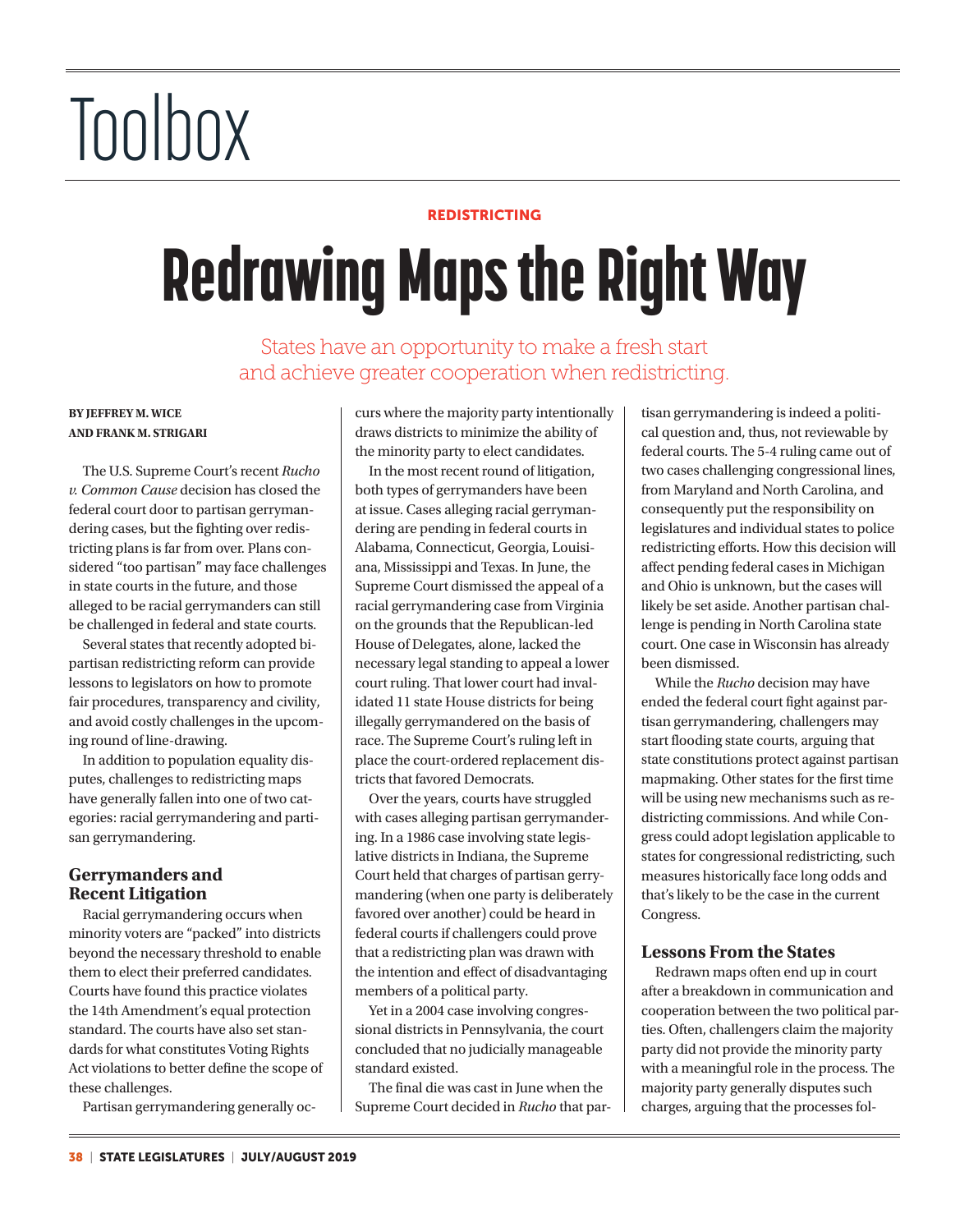

STATES THAT RECENTLY ADOPTED BIPARTISAN REDISTRICTING REFORM CAN PROVIDE LESSONS TO LAWMAKERS.

lowed were fully within its constitutional authority. And back and forth it goes.

New York and Ohio offer lessons on how legislatures can avoid this partisan paralysis. In 2014, New York voters approved a constitutional amendment crafted by a Democratic Assembly, a Republican Sen-

ate and a Democratic governor. It established an advisory redistricting commission appointed by legislative leaders to recommend up to three congressional and state legislative plans for the Legislature's consideration and approval.

The New York Legislature will still control the redistricting process since it can draw its own plans if the commission's plans are rejected. But requiring affirmative votes of commission members appointed by the minority party is a key to fostering greater bipartisan cooperation in developing a plan.

In Ohio, separate constitutional amendments submitted by the General Assembly were overwhelmingly approved by voters in 2015 and 2018. They change how the state draws its legislative and congressional districts beginning in 2021.

The 2015 amendment adds more mi-

# **Who's in Charge?**

In two-thirds of the states, the legislature has responsibility for redistricting. Increasingly, though, states are moving to a commission model. According to NCSL data, Colorado, Michigan, Missouri and Utah created new redistricting commissions in 2018. Commissions in New Hampshire and Virginia are pending.

Fourteen states have a commission that has primary responsibility for redrawing state legislative districts; seven states have them for congressional districts. Six states have an advisory commission that may assist with drawing legislative or congressional lines. Five states use a backup commission to draw legislative districts if legislators are unable to agree on a plan. And three other states use backup commissions for stalemates in redrawing congressional districts.

And then there's Iowa, which conducts redistricting like no other state. Nonpartisan legislative staff, without any political or election data, including the addresses of incumbents, draw up several possible plans for state and federal districts. The General Assembly then votes on the one to adopt (and can create its own map if it chooses to do so).

nority party members to the state's redistricting commission and requires bipartisan approval of all newly drawn state legislative maps to ensure they will remain effective for a decade.

The 2018 amendment similarly requires bipartisan approval for the state's congressional districts. While the General Assembly retains its authority to draw congressional districts, the state's newly reformed redistricting commission will now be a backup for approving a congressional map.